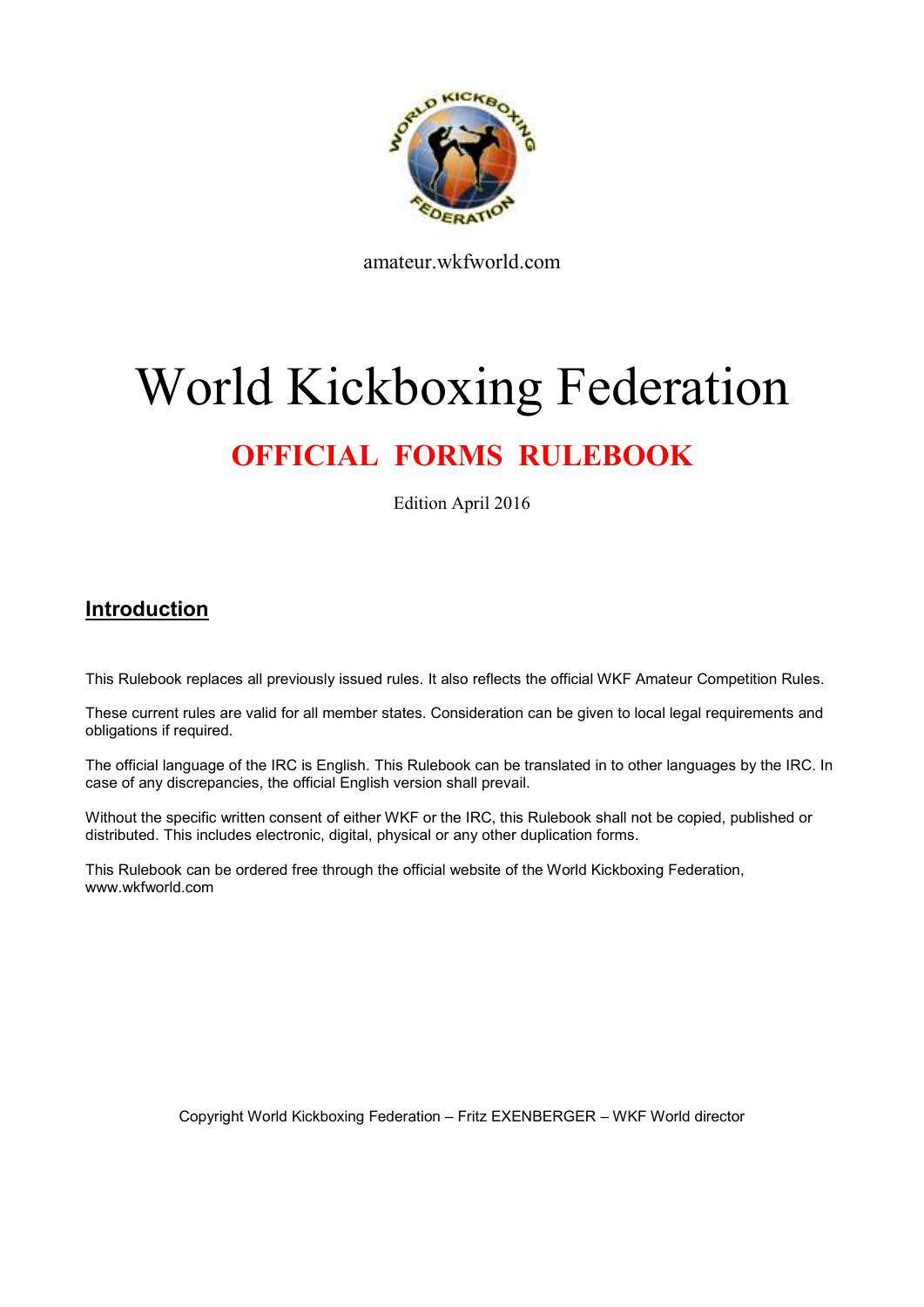# **Forms**

**Traditional -** no Music

| 1 FHS  |                          | Forms Hard Style Japanese         |
|--------|--------------------------|-----------------------------------|
| 2 FKO  |                          | Forms Korean                      |
| 3 FVT. | $\overline{\phantom{0}}$ | <b>Forms Veterans traditional</b> |
| 4 FVW  |                          | Forms Veterans traditional weapon |
| 5 FSS  |                          | Forms Soft Style traditional      |
| 6 FWT  |                          | Forms Weapons traditional         |
|        |                          |                                   |

**Creative** - with Music

| 7 FFS | - | Forms Freestyle         |
|-------|---|-------------------------|
| 8 FFW | - | Forms Freestyle Weapons |

**Creative -** no Music

| 9 CRE         | - | Forms creative         |
|---------------|---|------------------------|
| <b>10 CRW</b> | - | Forms creative Weapons |

**Team -** no Music

| 11 TFF | $\overline{\phantom{0}}$ | Forms traditional or creative         |
|--------|--------------------------|---------------------------------------|
| 12 TFW | $\overline{\phantom{0}}$ | Forms traditional or creative Weapons |

**Team** – with Music

| 13 TME | -                        | Forms traditional or creative         |
|--------|--------------------------|---------------------------------------|
| 14 TMW | $\overline{\phantom{0}}$ | Forms traditional or creative Weapons |

# **Traditional Forms**

A person performing a form must express and demonstrate a mentally and physically realistic approach to the various defence scenarios he/she is trying to emulate. The moves within the Form must be appropriate to the style being performed.

Techniques should be performed with full power, focus and explosiveness. When executing the form all basic techniques should be performed logically and be relative to the selected Form. The Competitor's name, the name of the form and club, (or country) must be announced to Judges in all styles.

In all sections 4 people will qualify for the final, and will perform again in reverse order. It is optional at National level that the winner can be decided after only one round. In all World level competitions, wherever rankings are available, heats must be seeded.

A Referee for Forms must have traditional background, and be a minimum 1<sup>st</sup> degree Black Belt or similarly. It is at the host country's discretion i.e. the promoter, to decide if mats are to be used on the area or not.

Valid traditional WKF forms like Japanese, Okinawa or Korean are listed on the official *"WKF selected listing of official Okinawa Japanese Hard style and Korean Forms"* All creative forms with and without music, with and without weapons, and any so called traditional styles which are not listed, must be performed only in division nine, creative forms no music.

Any traditional form must be announced according the style. For example *Shotokan Kata Bassai-Dai* can not be done in Korean or Taekwondo style.

Same procedure for traditional Kobudo forms. Only such traditional forms listed in the WKF selected Kobudo forms list are valid. Others must be performed in division ten, creative forms weapons no music.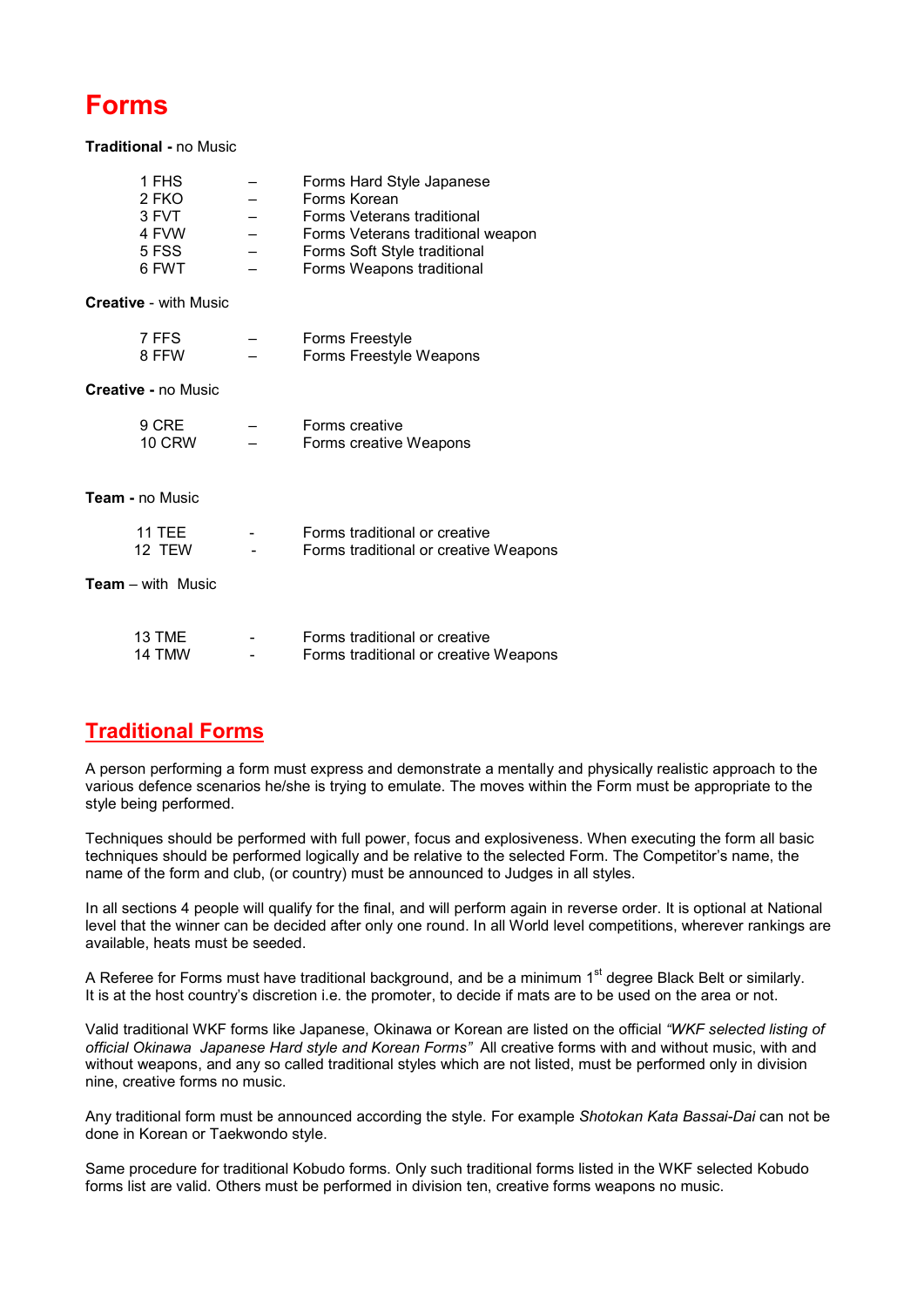#### **Scoring**

Five judges scoring with the highest and lowest scores taken away. Points are given to one decimal place. In preliminary rounds will range between 6,0 and 8,0 (starting point 7), in finals between 8,0 and 9,9 ( starting point 9 )

In all sections only 4 people will qualify for the finals. Current World ranked competitions will be seeded. For example, the World ranked No. 1 will go last. In the finals, the competitors will be seeded according to their score in the heats.

In the case of a draw in Hardstyle and Softstyle, the competitors will be asked to do a second and different form. At National and International level, all competitors should be able to perform at least two different Forms. If the competitor does not show a different form, he can repeat the first form with a penalty of 0,5 being deducted by each Judge.

You can repeat the same Form or Kata in all creative categories.

If the competitor is using a weapon and the weapon is dropped, this will be deemed a lack of control and a penalty minus of 0.5 will be deducted from their score by each Judge.

If the competitor is using a pair of weapons ( e.g. Kama or Sai ) they may not clash together clumsily or a penalty of 0.5 will be deducted by each judge. This also applies in creative divisions.

A time keeper will be appointed, if necessary. Judges will not be blinded by shouting at every technique; this does not constitute strength.

#### **Presentation**

#### Dress code

The competitor must wear a martial arts uniform. No T-shirts may be worn, including club T-shirts. The uniform must be clean and pressed.

Belt of appropriate grade must be worn, no jewellery may be worn.

No costumes may be used, no special effects i.e. dry ice, lasers, smoke etc. No dance moves are to be included in your form,

The Competitor must announce Style, Club or Country, according to whether competition is National or International. The Competitor must show good etiquette at all times in the presentation, performance or application of Kata or Form.

#### **Etiquette**

While on or around the mat the competitor should show respect and discipline at all times. Respect must be shown to the other competitors.

Expected mat etiquette will consist of the Competitor bowing upon entering the competition area and approaching the Judges.

The Competitor should perform the introduction – see General rules. Competitor should then ask for permission to begin, bow to the judges and get ready to begin the Form.

Competitor must show Martial Arts discipline at all times. They must maintain focus and concentration on what they are doing.

Upon completion of the Form, the Competitor should wait for the Judges' permission to leave the floor.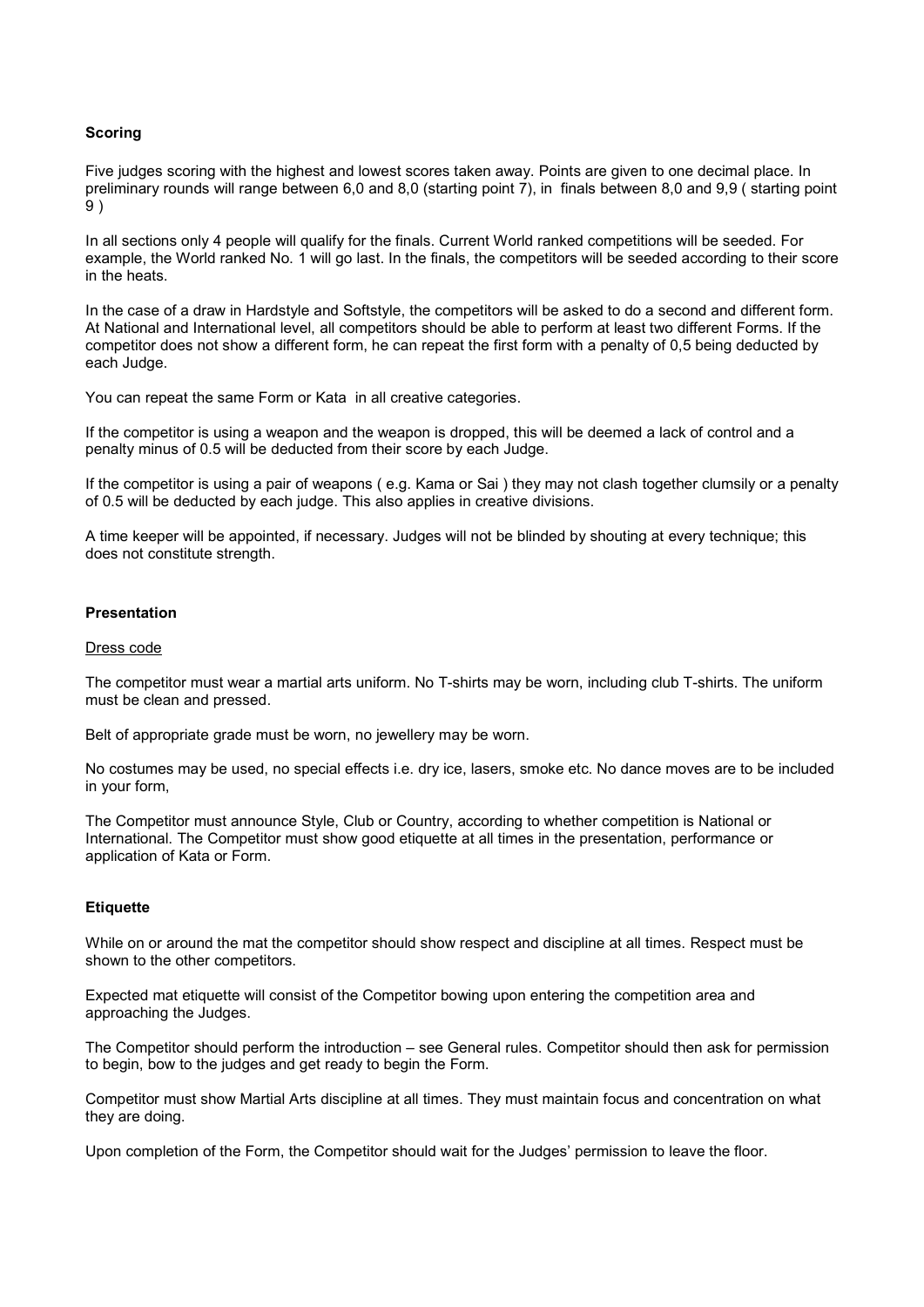#### **FHS - TRADITIONAL JAPANESE HARDSTYLE KATA**

Karate Forms must be using traditional moves only. A traditional Form / Kata must resemble a traditional work, an adaptation will be acceptable if added moves are of a traditional nature.

A high kick cannot be higher than the top of the Competitor's own head. A creative form is not acceptable, no machine-gun kicking etc.

A traditional Gi or Dobok must be worn. There will be no use of weapons. No music is allowed, there is no time limit.

When Scoring, Judges should be looking for:

Basic techniques, Stances , Punches , Kicks executed with balance, Blocks, Balance, Strength, Focus and good transition between moves.

### **FKO - TRADITIONAL KOREAN HARDSTYLE FORMS**

Korean Hardstyle Forms must be using traditional moves only. A traditional Korean Form / poomse / tul must resemble a traditional work. An adaptation will be acceptable if added moves are of a traditional nature.

A high kick can be higher than the top of the competitor's own head. A creative form is not acceptable, no machine-gun kicking etc.

A traditional Gi or Dobok must be worn. There will be no use of weapons. No music is allowed, there is no time limit.

When Scoring, Judges should be looking for:

Basic techniques , Stances , Punches , Kicks executed with balance, Blocks, Balance, Strength, Focus and good transition between moves.

#### **FVT - VETERANS TRADITIONAL FORMS**

Veterans' forms must be performed using traditional and acceptable moves only. Every competitor must be 35 Years or older.

A Traditional Kata / Poomse / Hyong must be performed. An adaptation will be acceptable if added moves are of a traditional nature of the style.

A high kick can't be higher than the top of the Competitor's own head. A creative form is not acceptable, no machine-gun kicking etc. A traditional Gi, Dobok or Wu-Shu uniform must be worn. There will be no use of weapons. No music is allowed, there is no time limit.

When Scoring, Judges should be looking for:

Basic Techniques , Stances , Punches , Kicks executed with balance , Blocks , Balance, Strength, Focus and good transition between moves.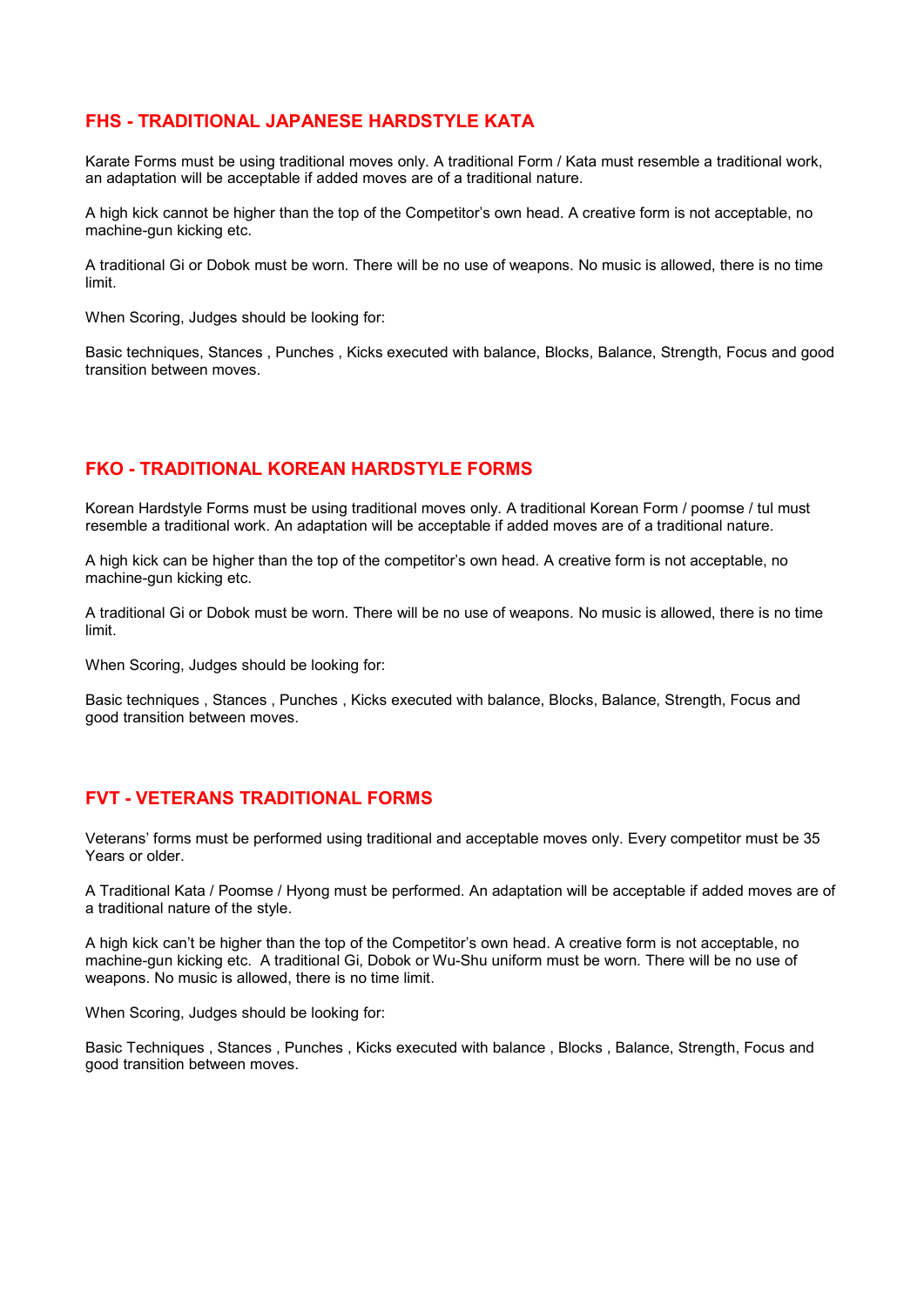#### **FVW - VETERANS TRADITIONAL FORMS WEAPONS**

Veterans' forms must be performed using traditional and acceptable moves only. Every competitor must be 35 Years or older.

A Traditional Kata / Poomse / Hyong must be performanced. An adaptation will be acceptable if added moves are of a traditional nature of the style.

A high kick cannot be higher than the top of the Competitor's own head. A creative form is not acceptable, no machine-gun kicking etc. A traditional Gi, Dobok or Wu-Shu uniform must be worn. The weapon must be used through whole Form and is to be kept in constant use.

Traditional weapons used in traditional forms should respect traditional forms e.g. the BO made of wood in length 1,80 cm, or Sai made of metal etc. and not home made "weapons" .The Judges have the right to inspect weapons prior to starting a form.

scoring: the form will be scored on the use of the weapon, not Kicks and other techniques.

Manipulation of the weapon , speed of the techniques, degree of difficulty , good control, etiquette, balance, basics stances, strength and focus.

#### **FSS - WU-SHU SOFTSTYLE FORMS**

Gymnastic type moves are permissible, provided that they are within the style for i.e. Wu-Shu, but they must be practical and form part of that style. An adaptation is acceptable if added moves are traditional to the soft style being performed.

A traditional uniform must be worn. There will be no use of weapons. No music is allowed.

There is a three minute maximum time limit. A Timekeeper will be appointed. A creative form is not acceptable (no machine-gun kicking etc...).

When Scoring, Judges should be looking for:

good flowing Techniques , Stances , Punches , Kicks executed with balance , Blocks , Balance, Strength, Focus and good transition between moves.

#### **FWT - WEAPON TRADITIONAL ( no music )**

Weapon traditional forms must use traditional moves only. A traditional form / Kata must resemble a traditional work, an adaptation will be acceptable if added moves are traditional. A high kick cant be higher than the top of his/her own head. A creative form is not acceptable, no machine-gun kicking etc. A traditional GI, Dobok or Wu-Shu uniform must be worn, use of weapons is compulsory, no music is allowed.

The use of stage props such as Lasers, Smoke, Fire or " dry Ice " is not permitted . No dance moves or theatrical costumes are allowed.

The duration of a weapon traditional form must be between 1 and 3 minutes. The time starts with the first move of the form, not the announcement. A timekeeper will be appointed. All used weapons must be safe and clean and recognised within martial arts.

Traditional weapons used in traditional forms should respect traditional forms e.g. the BO made of wood in length 1,80 cm, or Sai made of metal etc. and not home made "weapons" .The judges have the right to inspect weapons prior to starting a form.

scoring: the form will be scored on the use of the weapon, not Kicks and other techniques.

Manipulation of the weapon , speed of the techniques, degree of difficulty , good control, showmanship, balance, basics stances, strength and focus.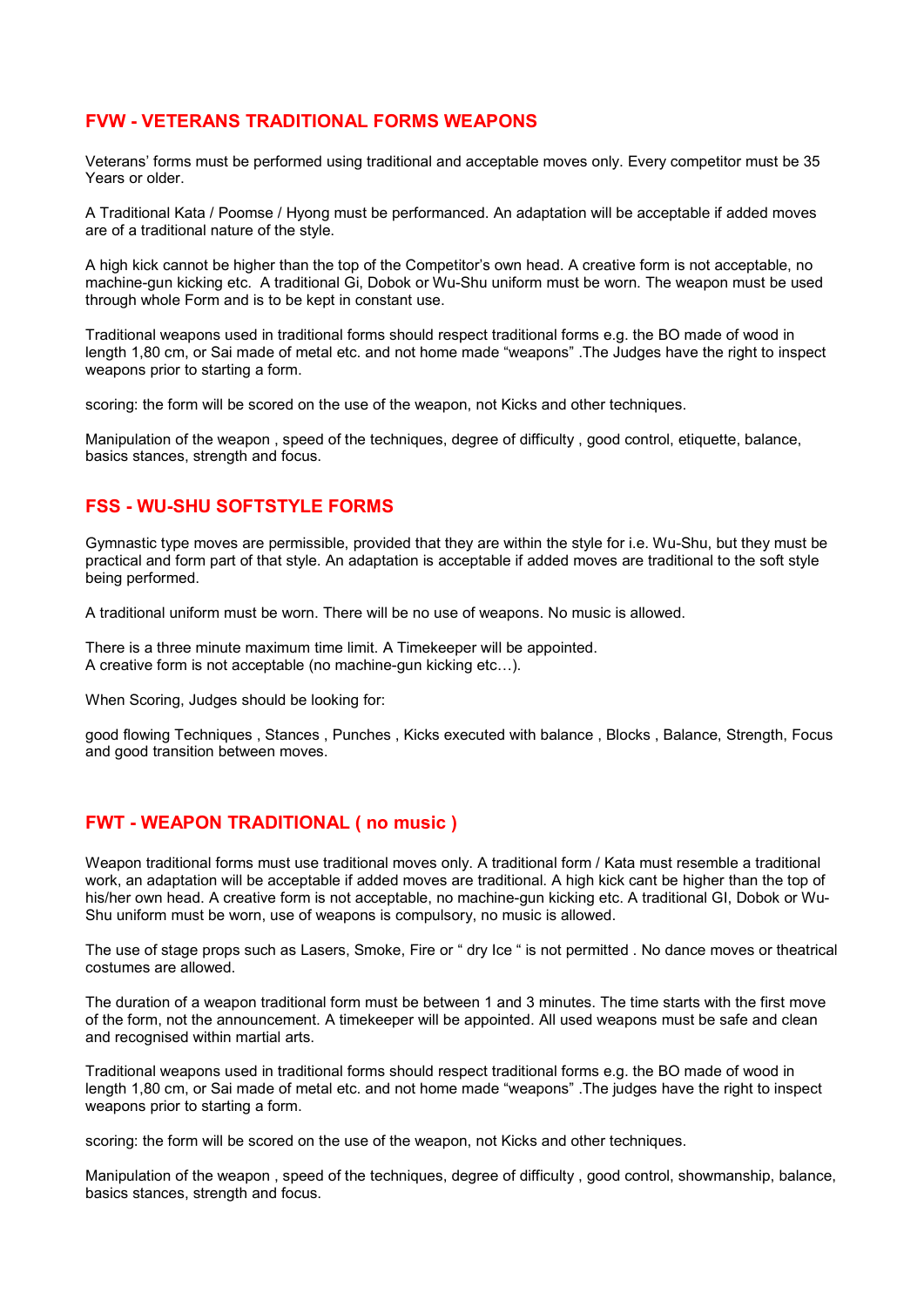# **Creative Forms**

Creative forms are: Freestyle forms with music, with and without weapons, and Creative forms no music, with and without weapons.

In the result of a draw for first second or third, the Form will be repeated again and scored between the two competitors who have tied. Highest score will win the tied position. In the result of a second tie, Judges will show hands.

Competitor performing a Form must express a mentally and physically realistic approach to the various imaginary opponents in their form. Techniques should be performed where necessary with full power, focus and explosiveness. When executing the Form, all basic techniques must be performed logically. Kiai's or shouts should be included in a form but not on every single move.

Judges will be looking for basic techniques, stances, speed and cleanness of execution. Tricks or gymnastics whilst being high risk and high difficulty must be performed with accuracy throughout. A Form should be fluid and continuous, time spent standing still should be kept to a minimum. All aspects of the person's physical ability will be taken in to account, such as flexibility, strength, speed, stamina and attitude.

Creativeness is encouraged and high risk moves and combinations will score highly if executed without fault. Weapons forms will be scored primarily on the weapon usage. Manipulation and creativity with the weapon should be your main focus during a weapons form. The weapon cannot be left unattended once a form has begun.

#### **Time of form**

All creative sections are permitted no more than thirty second introduction. This time starts from the first foot on the mat.

The minimum time allowed for all creative forms is 1 minute, maximum of 3 minutes. This time will begin from the first move after the Judges have given permission to begin.

Should the time be over or under in any part, a deduction of 0.5 will be made from the Form by all Judges.

#### **Releases**

A release is classified as the weapon intentionally leaving contact with the body to be thrown in the air or momentarily balanced on the floor.

A throw release must be released and caught with control, should the weapon be dropped a score of 0.5 will be deducted from the final score by each judge. Should the weapon leave the competition area then the person will be disqualified.

A balance release is the weapon being balanced on the ground, i.e. a Bo staff being stood upright. Should the staff fall to the ground, this will be classed as a drop and 0.5 will be removed from the final score by each judge.

#### **Music**

Must fit in with the form being performed, synchronisation to music is high compulsory and will show a greater level of preparation.

No music containing swearing or derogatory or inflammatory comments may be used; this will result in a disqualification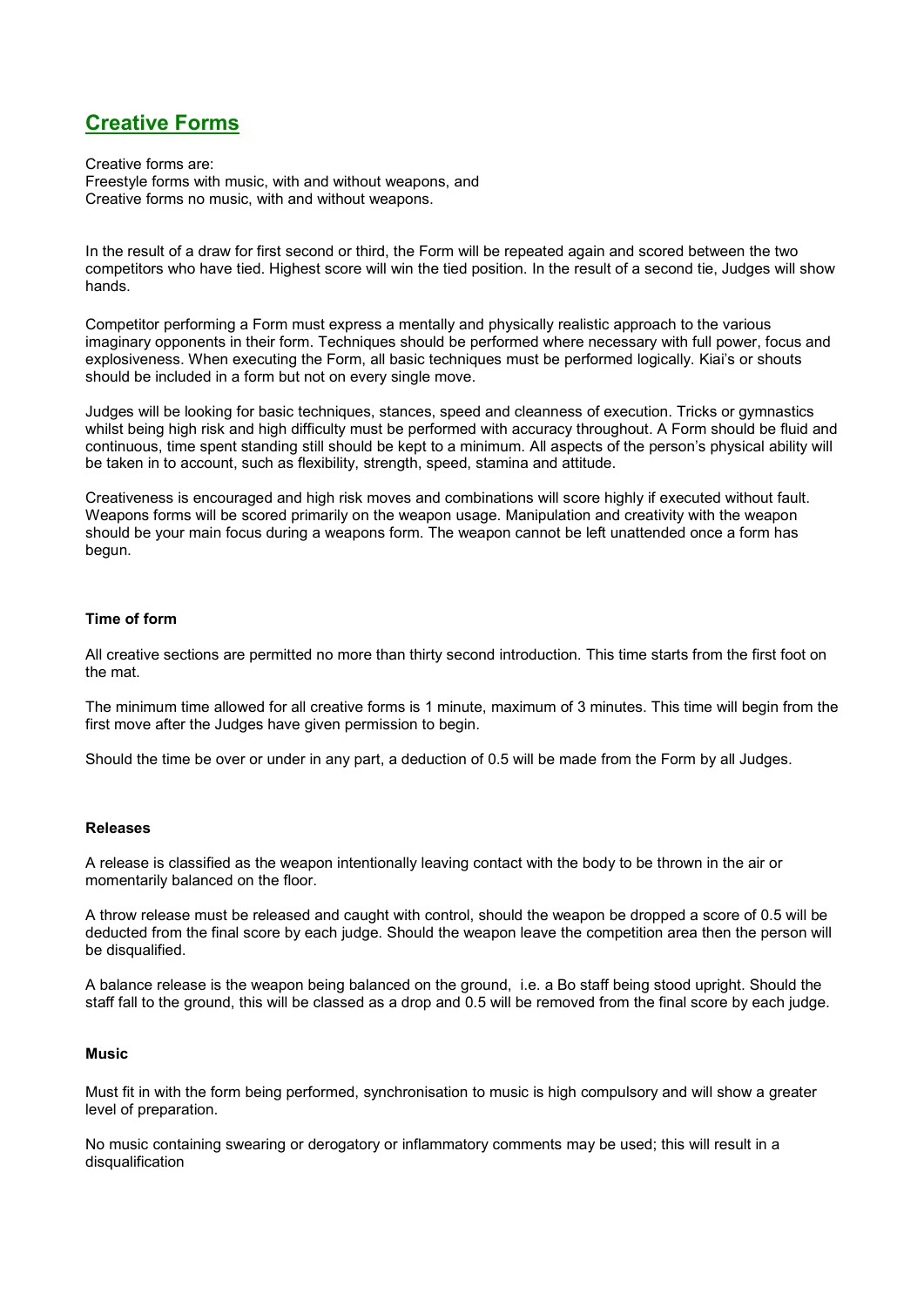#### **FFS - Free Style Empty Hand - with music**

A self made Form to music with no gymnastics. The Free style Empty Hand Form should contain only the use of standard martial arts techniques, along with the individual's creative variation.

Music must be used and the choreography to the music is of high importance for the scoring.

The use of weapons is strictly forbidden. The use of stage props such as Lasers, Smoke, Fire or "Dry Ice", is not permitted .

No dance moves or theatrical costumes are allowed.

The duration of a free style form must be between 1 and 3 minutes. The time starts with the first move of the form, not the announcement.

A Timekeeper will be appointed.

Judges should be looking for:

Synchronisation to the music, showmanship, speed of the techniques, degree of difficulty, basic hands and feet techniques, balance, basic stances, strength and focus

All the above are to be executed with strength and power according to the basic technique.

#### **FFW - Free style weapon - with music**

A self made Weapons Form to music using no gymnastics. The Free style Weapon Form should contain only the use of standard martial arts techniques, along with the individual's creative variation.

The weapon may be released a maximum of three times. The weapon must be used through whole Form and is to be kept in constant use. Standard use of the weapon along with the individual's creative manipulation will be the primary scoring points.

Music and weapons must be used and the choreography to the music is highly important for the scoring.

The use of stage props such as Lasers, Smoke, Fire or "dry Ice", is not permitted.

No dance moves or theatrical costumes are allowed.

The duration of a Freestyle Form must be between 1 and 3 minutes. The time will start with the first move of the Form, not the announcement.

A Timekeeper will be appointed.

All weapons used must be safe and clean and recognised within Martial Arts. The Judges have the right to inspect weapons prior to starting a Form.

Failure to show basic strikes and stances will result in the form being marked down.

Judges should be looking for:

Synchronisation to the music , manipulation of the weapon , speed of the techniques, degree of difficulty, showmanship, balance, basics stances, strength and focus.

The form will be scored on the use of the weapon, not Kicks and other techniques.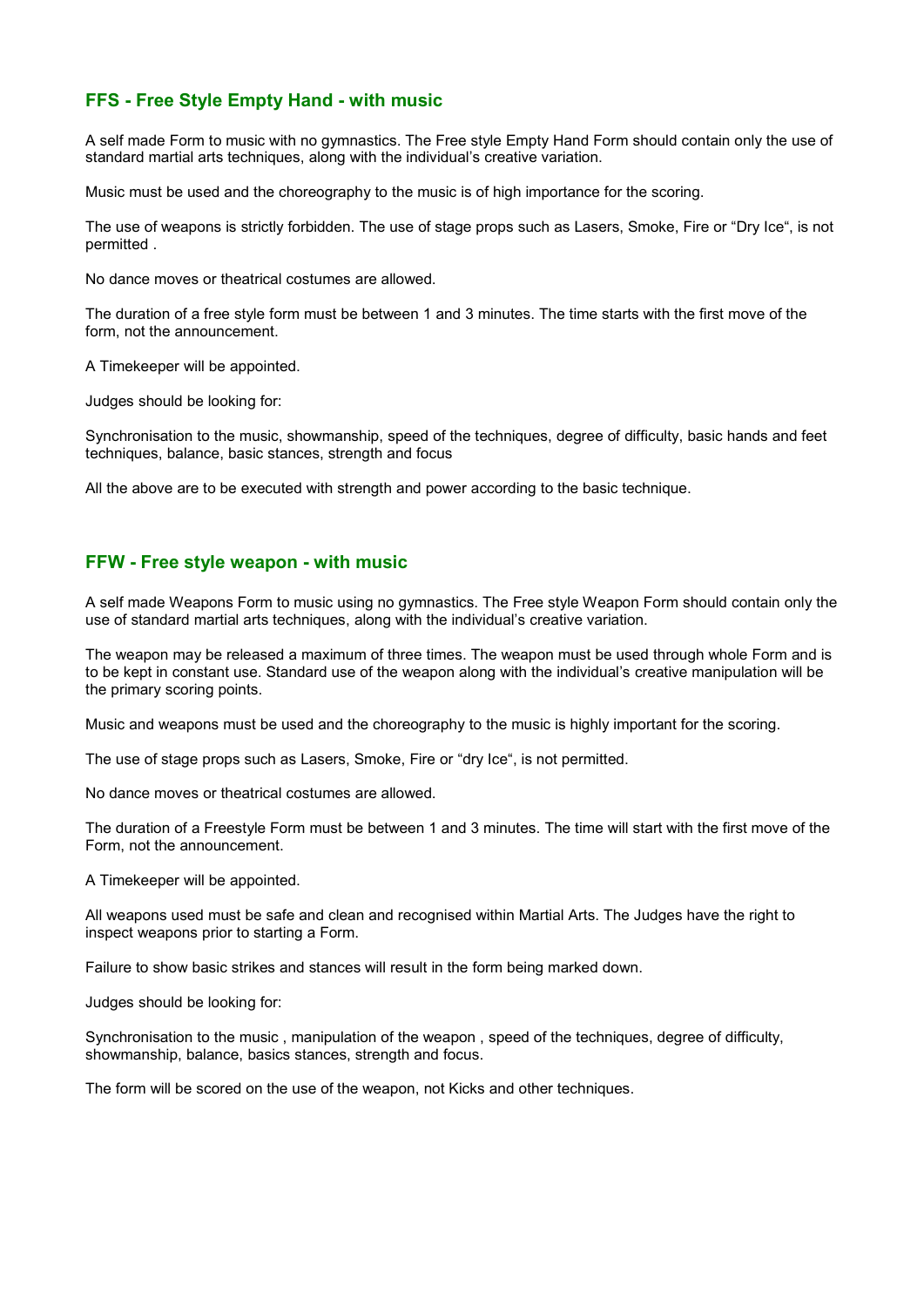#### **CRE - Creative empty hand - no music**

A self made Form without music, with no gymnastic moves. The Creative Empty Hand Form should contain only the use of standard martial arts techniques, along with the individual's creative variation.

All creative forms without music and without weapons, and any so called traditional styles are not listed must be performed only in this division of creative forms.

All Karate, Korean and Wushu forms may have traditional moves only. It must consist traditional techniques, stance and blocks. No machine gun kicks etc. In this kind of forms the competitor must wear a martial arts uniform

The use of weapons is strictly forbidden. The use of stage props such as Lasers, Smoke, Fire or "Dry Ice", is not permitted .

The duration of a creative form must be between 1 and 3 minutes. The time starts with the first move of the form, not the announcement. A Timekeeper will be appointed.

Judges should be looking for:

Showmanship, speed of the techniques, degree of difficulty, basic hands and feet techniques, balance, basic stances, strength and focus. Traditional performance in all styles by traditional forms.

All the above are to be executed with strength and focus according to the basic technique.

#### **CRW - Creative weapons - no music**

A self made Form without music but with weapons, no gymnastic moves. The Creative weapon Form should contain only the use of standard martial arts techniques, along with the individual's creative variation.

All creative forms without music and with weapons, and any so called traditional Kobudo styles are not listed , must be performed only in this division of creative weapon forms.

All Karate, Korean and Wushu weapon forms may have traditional moves only. It must consist traditional techniques, stance and blocks. No machine gun kicks etc. In this kind of forms the competitor must wear a martial arts uniform.

Weapon must be used and is highly important for the scoring.

The use of stage props such as Lasers, Smoke, Fire or "Dry Ice", is not permitted .

The duration of a creative form must be between 1 and 3 minutes. The time starts with the first move of the form, not the announcement. A Timekeeper will be appointed.

Judges should be looking for:

Manipulation of the weapon, speed of the weapon techniques, showmanship, degree of difficulty, basic hand and feet techniques, balance, basics stances, strength and focus. Traditional performance in all Kobudo styles by traditional forms.

The form will be scored on the use of the weapon, not Kicks and other techniques.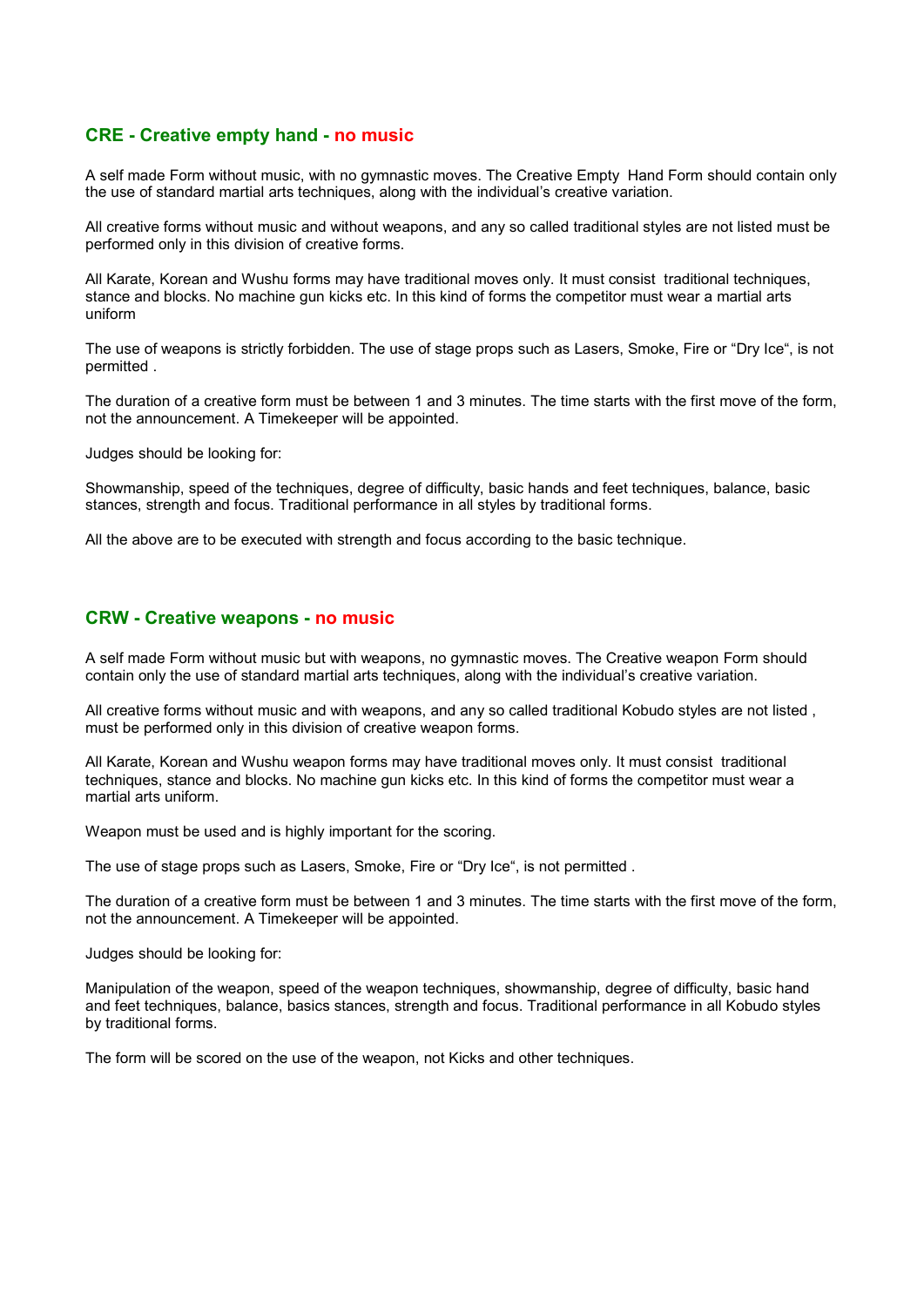## **Team Forms**

All teams consist of minimum two and maximal three competitors, regardless of age or gender ! The use of stage props such as Lasers, Smoke, Fire or "Dry Ice", is not permitted .

All Karate, Korean and Wushu weapon team forms may have traditional moves only. It must consist traditional techniques, stance and blocks. No machine gun kicks etc. In this kind of forms the competitor must wear a martial arts uniform according the style.

#### **Categories**

Team **-** no Music

| <b>11 TFF</b> | $\overline{\phantom{0}}$ | Forms traditional or creative         |
|---------------|--------------------------|---------------------------------------|
| 12 TFW        | $\overline{\phantom{0}}$ | Forms traditional or creative Weapons |
|               |                          |                                       |

Team – with Music

| 13 TMF | $\overline{\phantom{0}}$ | Forms traditional or creative         |
|--------|--------------------------|---------------------------------------|
| 14 TMW | $\overline{\phantom{a}}$ | Forms traditional or creative Weapons |

#### **Time of form**

A Timekeeper will be appointed. All four sections are permitted no more than thirty second introduction. This time starts from the first foot on the mat. The duration of a creative form must be between 50 seconds and 3 minutes. The time starts with the first move of the form, not the announcement.

Should the time be over or under in any part, a deduction of 0.5 will be made from the scoring by all Judges.

#### **Draw**

In the case of a draw the competitors will be asked to repeat same form again, the higher score wins. In case of a draw again the judges decide by hand evaluation.

#### **Music**

Must fit in with the form being performed, team synchronisation to music is high compulsory and will show a greater level of preparation. No music containing swearing or derogatory or inflammatory comments may be used, this will result in a disqualification

Judges should be looking for:

All forms will be scored on the use of the "**team synchronization**"

A Form should be fluid and continuous, time spent standing still should be kept to a minimum. Basic techniques, stances, speed and cleanness of execution. All aspects of the person's physical ability will be taken in to account, such as flexibility, strength, speed, stamina and attitude.

Manipulation of the weapon, speed of the weapon techniques. All weapons used must be safe and clean and recognised within Martial Arts. The Judges have the right to inspect weapons prior to starting a Form.

Where music and weapons must be used, the **team choreography** to the music is highly important for the scoring.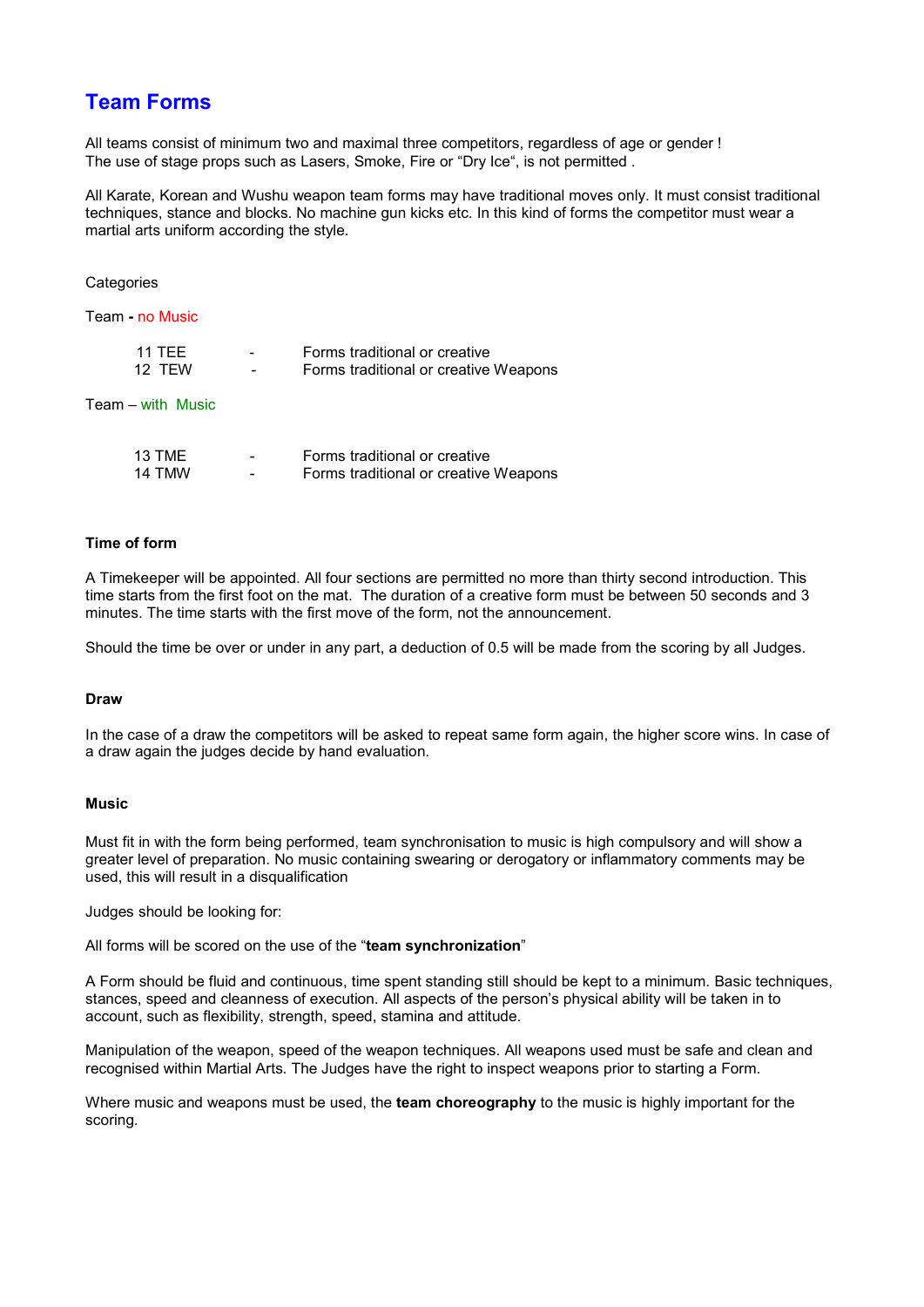#### **TEE – Team forms – no weapons - no music**

A team form without weapons and without music. The Empty Hand Team Form should contain only the use of standard martial arts techniques, along with the individual's creative variation.

Any team form could be either/or :

#### **traditional**

Valid traditional WKF team forms like Japanese, Okinawa or Korean are listed on the official "WKF selected listing of official Okinawa Japanese Hard style and Korean Forms. Any traditional form must be announced according the style.

#### **creative**

All creative team forms no music, no weapons.

Judges should be looking for:

All forms will be scored on the use of the "**team synchronization**" !!!

Degree of difficulty, basic hand and feet techniques, balance, basics stances, strength and focus. Traditional performance in all styles by traditional forms.

#### **TEW – Team forms – weapons - no music**

A team form with weapons and no music. The Weapon Team Form should contain only the use of standard martial arts techniques, along with the individual's creative variation. All weapons used must be safe and clean and recognised within Martial Arts. The Judges have the right to inspect weapons prior to starting a Form.

Any team form could be either/or :

#### **traditional**

Valid traditional WKF team weapon forms like Japanese Kobudo etc. are listed on the official "WKF selected listing of official Kobudo Forms" . Any traditional form must be announced according the style.

#### **creative**

All creative team forms with weapons, no music. Same procedure for traditional Kobudo forms. Only such traditional forms listed in the WKF selected Kobudo forms list are valid.

Judges should be looking for:

All forms will be scored on the use of the "**team synchronization**" !!!

Weapon must be used and the **team choreography** is highly important for the scoring. The team form will be scored on the use of the weapons, not Kicks and other techniques.

Manipulation of the weapon, speed of the weapon techniques, showmanship, degree of difficulty, basic hand and feet techniques, balance, basics stances, strength and focus. Traditional performance in all Kobudo styles by team forms.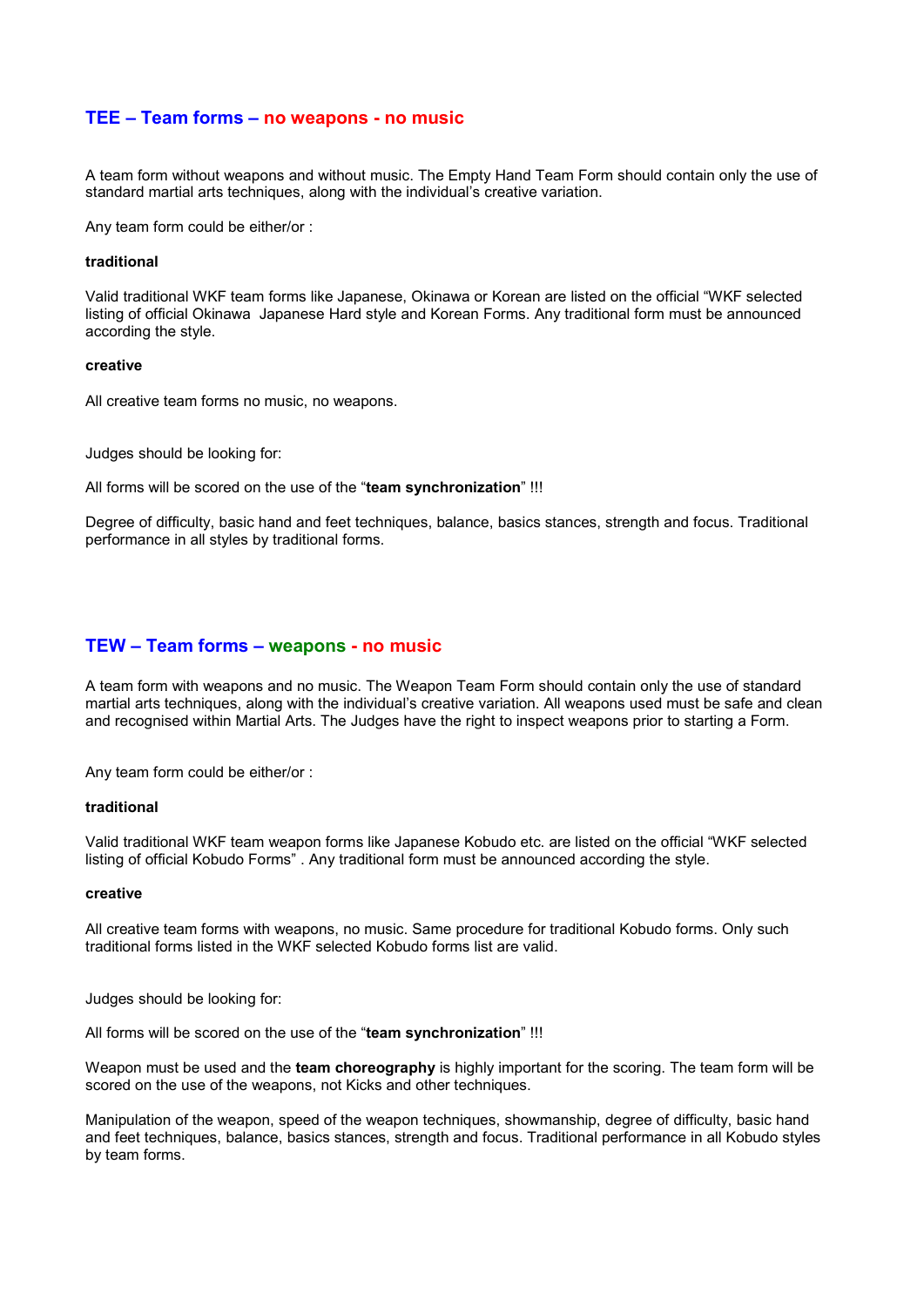#### **TME – Team forms – music - no weapons**

A team form with music and no weapons. The Music empty hand team Form should contain only the use of standard martial arts techniques, along with the individual's creative variation.

Any team form could be either/or :

#### **traditional**

Valid traditional WKF music weapon forms like Japanese Kobudo etc. are listed on the official "WKF selected listing of official Kobudo Forms" . Any traditional form must be announced according the style.

#### **creative**

All creative empty hand music team forms

Judges should be looking for:

All forms will be scored on the use of the "**team synchronization**" !!!

Music must be used and the **team choreography** to the music is highly important for the scoring. Degree of difficulty, basic hand and feet techniques, balance, basics stances, strength and focus. Traditional performance in all styles by traditional forms.

#### **TMW – Team forms – music - weapons**

A team form with music and weapons. The music weapon team form should contain only the use of standard martial arts techniques, along with the individual's creative variation. The music weapon team form should contain only the use of standard martial arts techniques, along with the individual's creative variation. All weapons used must be safe and clean and recognised within Martial Arts. The Judges have the right to inspect weapons prior to starting a Form.

Any team form could be either/or :

#### **traditional**

Valid traditional WKF music weapon forms like Japanese Kobudo etc. are listed on the official "WKF selected listing of official Kobudo Forms" . Any traditional form must be announced according the style.

#### **creative**

All creative weapon music team forms

Judges should be looking for:

All forms will be scored on the use of the "**team synchronization**" !!!

Music and weapons must be used and the **team choreography** to the music is highly important for the scoring.

Manipulation of the weapon, speed of the weapon techniques, degree of difficulty, basic hand and feet techniques, balance, basics stances, strength and focus. Traditional performance in all Kobudo styles by traditional forms.